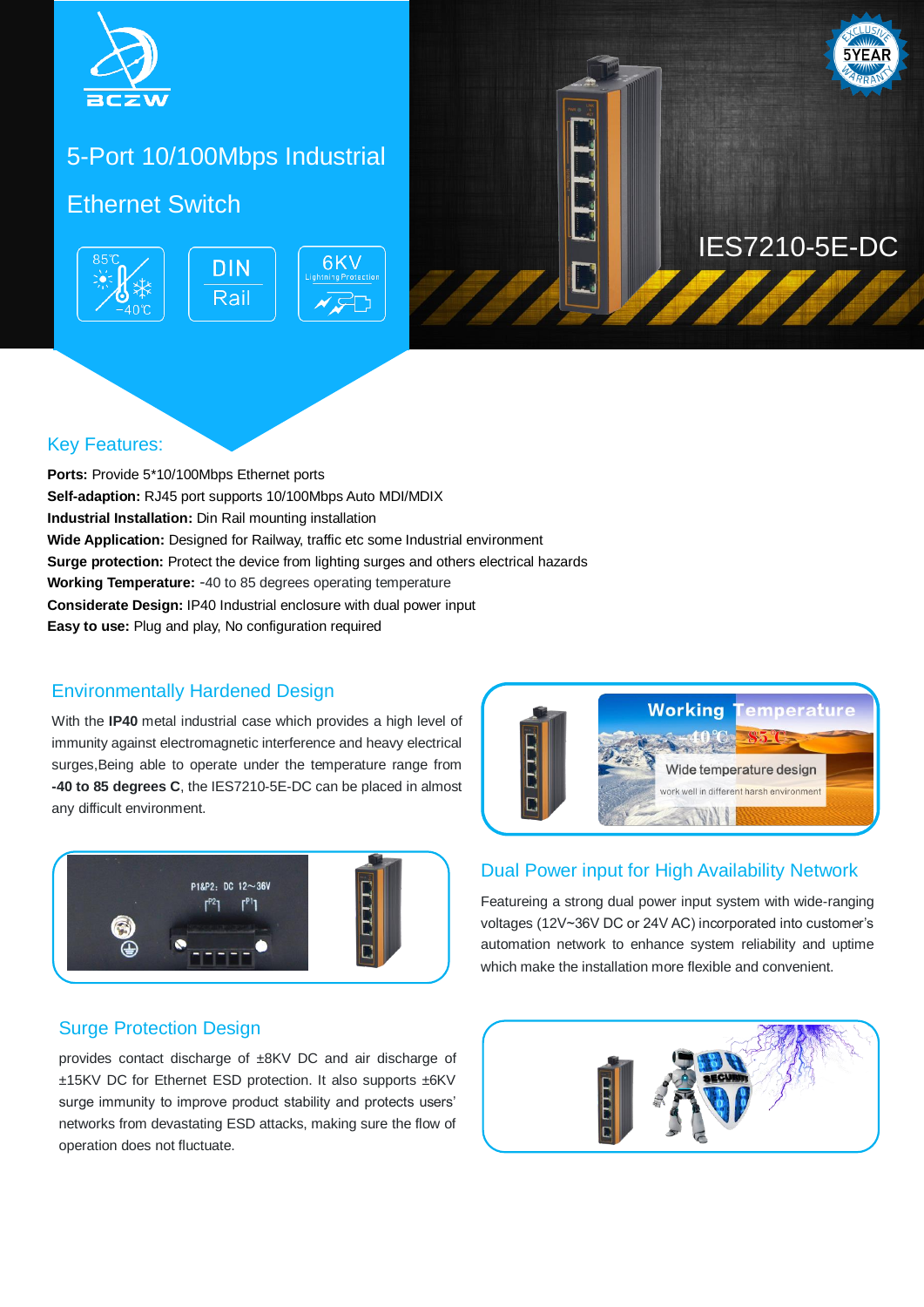# IES7210-5E-DC

# 5-Port 10/100Mbps Industrial Switch

# Technical Datasheet

| <b>Model</b>                   | <b>IES7210-5E-DC</b>                                                                         |          |
|--------------------------------|----------------------------------------------------------------------------------------------|----------|
| <b>Hardware Specifications</b> |                                                                                              |          |
| Copper ports                   | 5 10/100BASE-T RJ45 auto-MDI/MDI-X ports                                                     |          |
| Connector                      | Removable 4-pin terminal block                                                               |          |
|                                | Pin 1/2 for Power 1; Pin 3/4 for Power 2                                                     |          |
| <b>LED Display</b>             | Power Indicator: PWR(green).Network Indicator: Link(yellow)                                  |          |
| Power requirements             | 12~36V DC                                                                                    |          |
| Power Consumption              | Less than 2Watts                                                                             |          |
| <b>Power Connector</b>         | Removable 4-pin terminal block, Pin 1/2 for Power 1; Pin 3/4 for Power 2                     |          |
| Installation                   | DIN-rail kit and wall-mount kit                                                              |          |
| <b>Switch Performance</b>      | Backplane bandwidth                                                                          | 1.6Gbps  |
|                                | Packet forwarding rate                                                                       | 0.75Mpps |
|                                | MAC address                                                                                  | 4k       |
|                                | Back pressure for half duple. IEEE 802.3x pause frame for full duplex<br>Flow control        |          |
| Enclosure                      | IP40 Metal case                                                                              |          |
| <b>ESD Protection</b>          | 6KV ESD                                                                                      |          |
| Dimension(W x D x H)           | 30 x 90 x 115mm (1.18in x 3.54in x 4.53in)                                                   |          |
| Weight                         | $0.32$ Kg                                                                                    |          |
| <b>Standards Conformance</b>   |                                                                                              |          |
| Network standard               | IEEE802.3i 10 BASE-T                                                                         |          |
|                                | IEEE802.3u 100 BASE-TX                                                                       |          |
|                                | IEEE 802.3x Full-Duplex Flow Control                                                         |          |
|                                | IEEE802.3az EEE                                                                              |          |
|                                |                                                                                              |          |
|                                | FCC CFR47 Part 15, EN55022/CISPR22, Class A                                                  |          |
|                                | EMS:                                                                                         |          |
|                                | IEC61000-4-2 (ESD): ±8kV (contact), ±15kV (air)                                              |          |
|                                | IEC61000-4-3 (RS): 10V/m (80MHz-2GHz)                                                        |          |
|                                | IEC61000-4-4 (EFT): Power Port: ±4kV; Data Port: ±2kV                                        |          |
| <b>Stability Testing</b>       | IEC61000-4-5 (Surge): Power Port: ±2kV/DM, ±4kV/CM; Data Port: ±2kV                          |          |
|                                | IEC61000-4-6 (CS): 3V (10kHz-150kHz); 10V (150kHz-80MHz)                                     |          |
|                                | IEC61000-4-16 (Common mode conduction): 30V (cont.), 300V (1s)<br>IEC 60068-2-32 (free fall) |          |
|                                | IEC 60068-2-27 (shock)                                                                       |          |
|                                | IEC 60068-2-6 (vibration)                                                                    |          |
| Environment                    |                                                                                              |          |
|                                | Operating temperature: -40°C ~85°C, operating humidity: $5\%$ ~95%                           |          |
| Environment specification      | Storage temperature: -40°C~85°C, storage humidity: 5%~95%                                    |          |